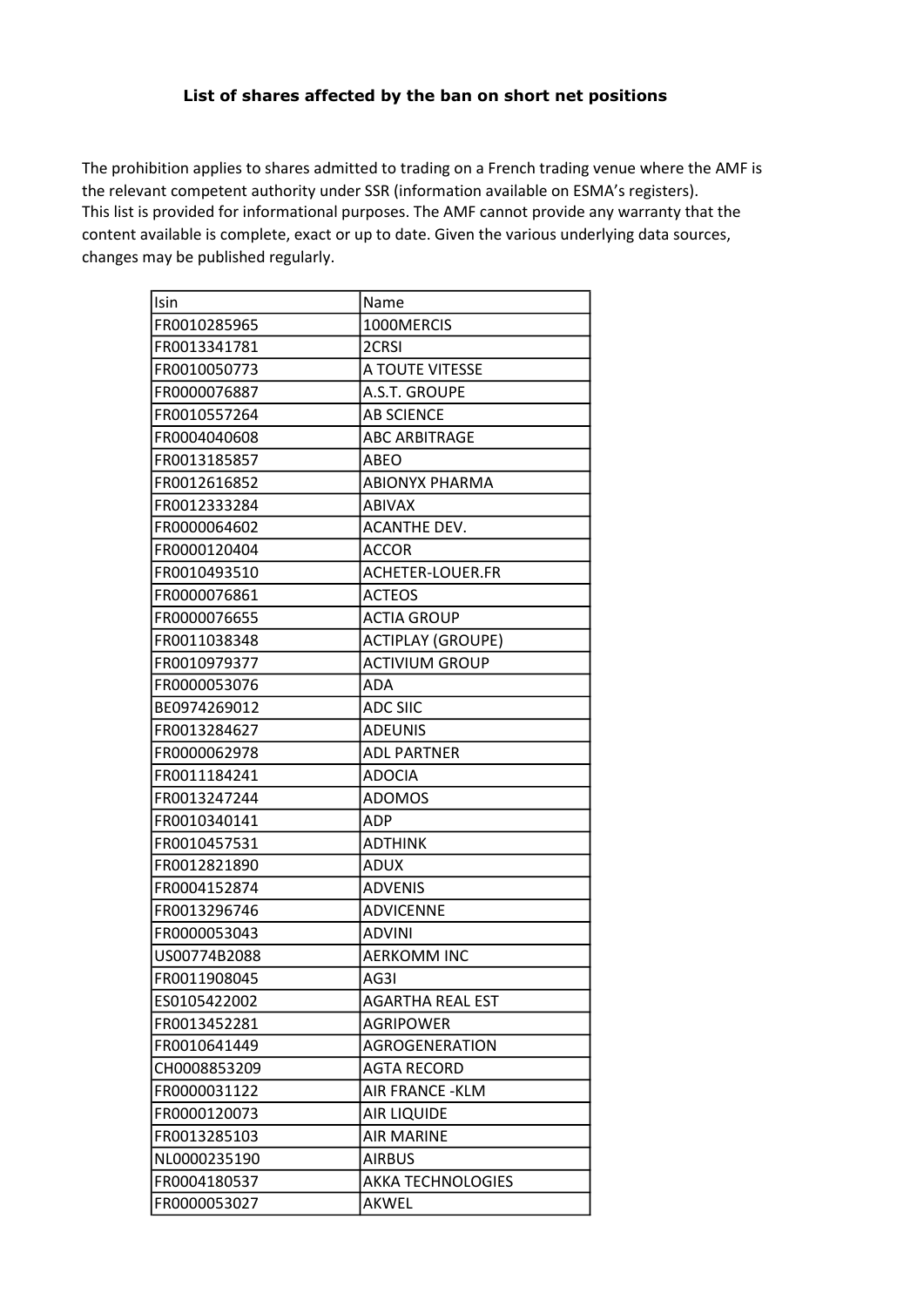| FR0000060402 | <b>ALBIOMA</b>            |
|--------------|---------------------------|
| FR0013258662 | <b>ALD</b>                |
| FR0000054652 | <b>ALES GROUPE</b>        |
| FR0000053324 | ALPES (COMPAGNIE)         |
| FR0013421286 | <b>ALPHA MOS</b>          |
| FR0010220475 | <b>ALSTOM</b>             |
| FR0000033219 | <b>ALTAREA</b>            |
| FR0000039216 | <b>ALTAREIT</b>           |
| FR0000071946 | <b>ALTEN</b>              |
| FR0000034639 | ALTRAN TECHN.             |
| FR0010395681 | ALTUR INVEST.             |
| FR0013253812 | <b>ALVEEN</b>             |
| NL0010273694 | <b>AMATHEON AGRI</b>      |
| FR0011051598 | <b>AMOEBA</b>             |
| FR0012789667 | <b>AMPLITUDE SURGICAL</b> |
| FR0004125920 | <b>AMUNDI</b>             |
| FR0011910652 | <b>ANEVIA</b>             |
| FR0013258589 | <b>ANTALIS</b>            |
| ES0109429037 | <b>ANTEVENIO</b>          |
| FR0004037125 | <b>APRIL</b>              |
| FR0010340711 | <b>AQUILA</b>             |
| FR0000182479 | <b>ARCHOS</b>             |
| FR0013398997 | <b>ARCURE</b>             |
| FR0005057635 | ARDOIN ST AMAND A         |
|              | ARGAN                     |
| FR0010481960 |                           |
| FR0010313833 | ARKEMA                    |
| FR0012185536 | <b>ARTEA</b>              |
| FR0000079683 | <b>ARTEFACT</b>           |
| FR0000074783 | <b>ARTMARKET COM</b>      |
| FR0000076952 | ARTOIS NOM.               |
| FR0012968485 | <b>ASHLER ET MANSON</b>   |
| FR0000074148 | ASSYSTEM                  |
| FR0010478248 | <b>ATARI</b>              |
| FR0011992700 | <b>ATEME</b>              |
| FR0000051732 | <b>ATOS</b>               |
| FR0000063737 | <b>AUBAY</b>              |
| FR0011896463 | <b>AUDIENCE LABS</b>      |
| BE0974334667 | <b>AUDIOVALLEY</b>        |
| FR0000061780 | <b>AUGROS COSMETICS</b>   |
| FR0013410370 | <b>AUPLATA MINING GR</b>  |
| FR0000039232 | <b>AUREA</b>              |
| FR0013183589 | <b>AURES TECHNOLOGIES</b> |
| FR0000066052 | <b>AVENIR TELECOM</b>     |
| FR0011800218 | <b>AWOX</b>               |
| FR0000120628 | <b>AXA</b>                |
| FR0011040500 | <b>AXWAY SOFTWARE</b>     |
| IT0004812258 | <b>AZ LEASING</b>         |
| PTAZROAM0006 | <b>AZOREAN TECH</b>       |
| FR0000064123 | <b>BACCARAT</b>           |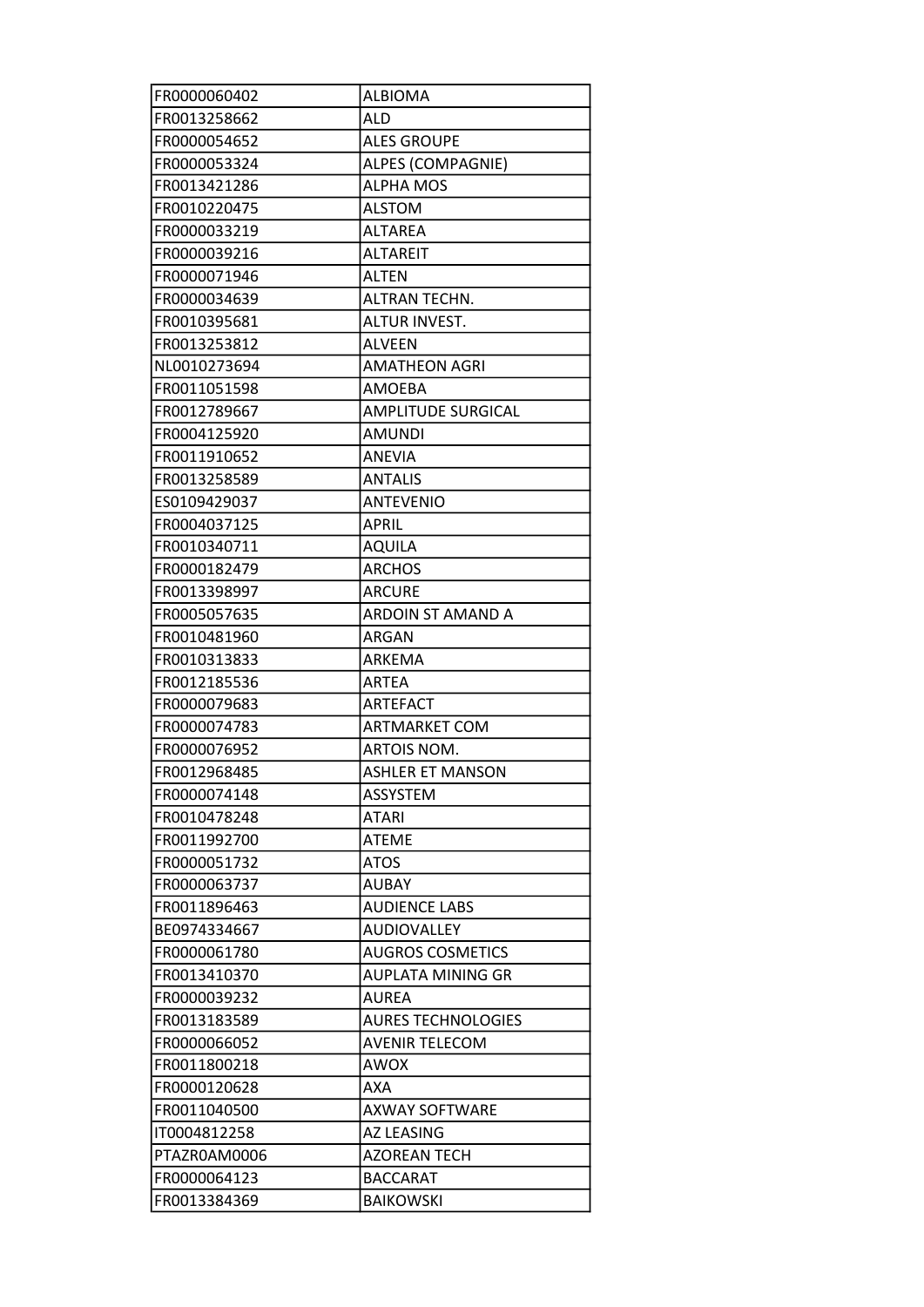| MC0000031187 | <b>BAINS MER MONACO</b>   |
|--------------|---------------------------|
| FR0013258399 | <b>BALYO</b>              |
| FR0000062788 | <b>BARBARA BUI</b>        |
| ES0105362000 | <b>BARINGS CORE SPAIN</b> |
| FR0004023208 | <b>BASSAC</b>             |
| FR0000035370 | <b>BASTIDE LE CONFORT</b> |
| FR0010436170 | <b>BATLA MINERALS</b>     |
| FR0000035305 | <b>BD MULTI MEDIA</b>     |
| FR0000121857 | <b>BEL</b>                |
| FR0000072399 | <b>BELIER</b>             |
| FR0000035164 | <b>BENETEAU</b>           |
| FR0000066961 | <b>BERNARD LOISEAU</b>    |
| FR0000120966 | BIC                       |
| FR0000074072 | <b>BIGBEN INTERACTIVE</b> |
| FR0004174233 | <b>BILENDI</b>            |
| FR0012788065 | <b>BIOCORP</b>            |
| FR0013280286 | <b>BIOMERIEUX</b>         |
| FR0012816825 | <b>BIOPHYTIS</b>          |
| FR0011005933 | <b>BIOSYNEX</b>           |
| FR0013345493 | <b>BIO-UV GROUP</b>       |
| FR0000062150 | <b>BLEECKER</b>           |
| FR0011592104 | <b>BLUE</b>               |
| FR0013340973 | <b>BLUE SHARK POWER</b>   |
| FR0011041011 | <b>BLUELINEA</b>          |
| FR0000131104 | <b>BNP PARIBAS ACT.A</b>  |
| FR0010106039 | <b>BODY ONE</b>           |
| FR0000061129 | <b>BOIRON</b>             |
| FR0000039299 | <b>BOLLORE</b>            |
| FR0000063935 | <b>BONDUELLE</b>          |
| FR0011814938 | <b>BOOSTHEAT</b>          |
| FR0004548873 | <b>BOURBON CORP.</b>      |
| FR0000054421 | <b>BOURRELIER GROUP</b>   |
| FR0000074254 | <b>BOURSE DIRECT</b>      |
| FR0000120503 | <b>BOUYGUES</b>           |
| FR0006174348 | <b>BUREAU VERITAS</b>     |
| FR0000061137 | <b>BURELLE</b>            |
| FR0000078958 | <b>BUSINESS ET DECIS.</b> |
| FR0010151589 | <b>CAFOM</b>              |
| FR0010781377 | <b>CAIRE</b>              |
| FR0000079659 | CAMBODGE NOM.             |
| FR0012969095 | <b>CAPELLI</b>            |
| FR0000125338 | CAPGEMINI                 |
| FR0011648716 | <b>CARBIOS</b>            |
| FR0010907956 | CARMAT                    |
| FR0010828137 | CARMILA                   |
| FR0000064156 | <b>CARPINIENNE PART.</b>  |
| FR0000120172 | <b>CARREFOUR</b>          |
| FR0000125585 | <b>CASINO GUICHARD</b>    |
| FR0000072894 | <b>CAST</b>               |
| FR0010193052 | <b>CATANA GROUP</b>       |
|              |                           |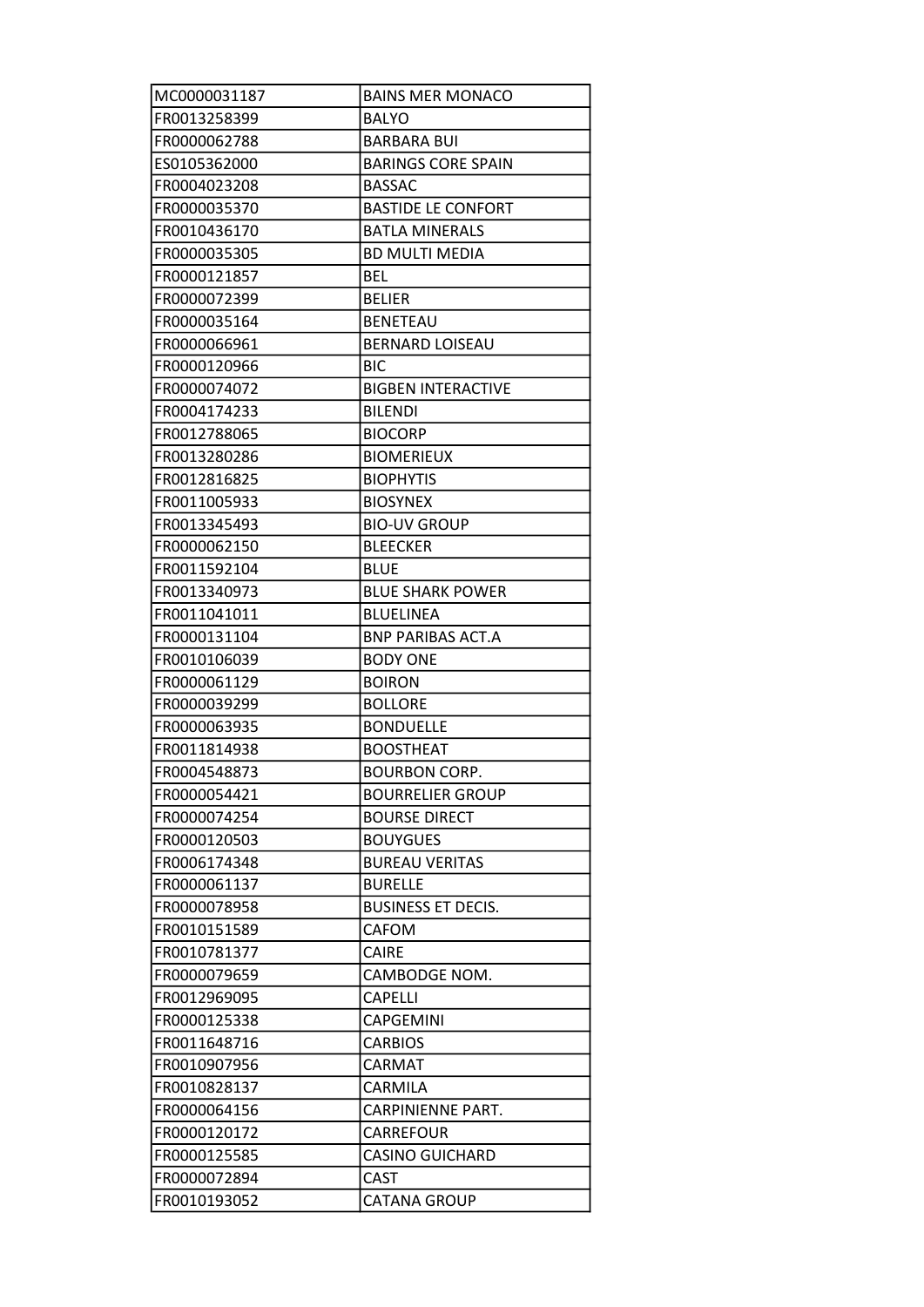| FR0000064446 | <b>CATERING INTL SCES</b> |
|--------------|---------------------------|
| FR0010193979 | <b>CBO TERRITORIA</b>     |
| FR0010717579 | CECURITY.COM              |
| FR0000053506 | <b>CEGEDIM</b>            |
| FR0010309096 | <b>CEGEREAL</b>           |
| FR0010425595 | <b>CELLECTIS</b>          |
| FR0012633360 | <b>CELLNOVO</b>           |
| FR0013178712 | <b>CERINNOV GROUP</b>     |
| FR0013297165 | <b>CESAR</b>              |
| FR0000037475 | <b>CFI</b>                |
| MC0010000826 | CFM INDOSUEZWEALTH        |
| FR0013181864 | CGG                       |
| FR0000037871 | <b>CH.FER DEPARTEMENT</b> |
| FR0000051567 | CH.FER VAR GARD N.        |
| FR0000130692 | <b>CHARGEURS</b>          |
| FR0000060907 | <b>CHAUSSERIA</b>         |
| FR0010447086 | <b>CHEOPS TECHNOLOGY</b>  |
| FR0000130403 | <b>CHRISTIAN DIOR</b>     |
| FR0000054322 | <b>CIBOX INTER A CTIV</b> |
| FR0000060428 | CIE DU MONT BLANC         |
| FR0012384907 | <b>CIOA</b>               |
| FR0013426004 | CLARANOVA                 |
| FR0004152882 | CLASQUIN                  |
| FR0000053399 | <b>CNIM GROUP</b>         |
| FR0000120222 | <b>CNP ASSURANCES</b>     |
|              |                           |
| NL0010949392 | <b>CNOVA</b>              |
| FR0010667147 | <b>COFACE</b>             |
| FR0013257409 | <b>COFIDUR</b>            |
| FR0013335742 | <b>COGELEC</b>            |
| FR0011071570 | <b>COGRA</b>              |
| FR0004031763 | <b>COHERIS</b>            |
| BE0160342011 | COIL                      |
| FR0000121634 | <b>COLAS</b>              |
| FR0010959684 | <b>COLIPAYS</b>           |
| BE6252013725 | <b>CONDOR TECHNOLOG</b>   |
| FR0000077828 | <b>CONSORT NT</b>         |
| FR0010035816 | <b>COREP LIGHTING</b>     |
| FR0004998318 | <b>COURBET</b>            |
| FR0000065393 | <b>COURTOIS</b>           |
| FR0000064578 | COVIVIO                   |
| FR0000060303 | <b>COVIVIO HOTELS</b>     |
| FR0000045072 | <b>CREDIT AGRICOLE</b>    |
| FR0011716265 | <b>CROSSJECT</b>          |
| FR0000050395 | <b>CROSSWOOD</b>          |
| FR0007317813 | CS GROUP.                 |
| FR0013204351 | <b>CYBERGUN</b>           |
| FR0010404368 | D.L.S.I.                  |
| FR0012336675 | <b>D2L GROUP</b>          |
| FR0011026749 | <b>DALET</b>              |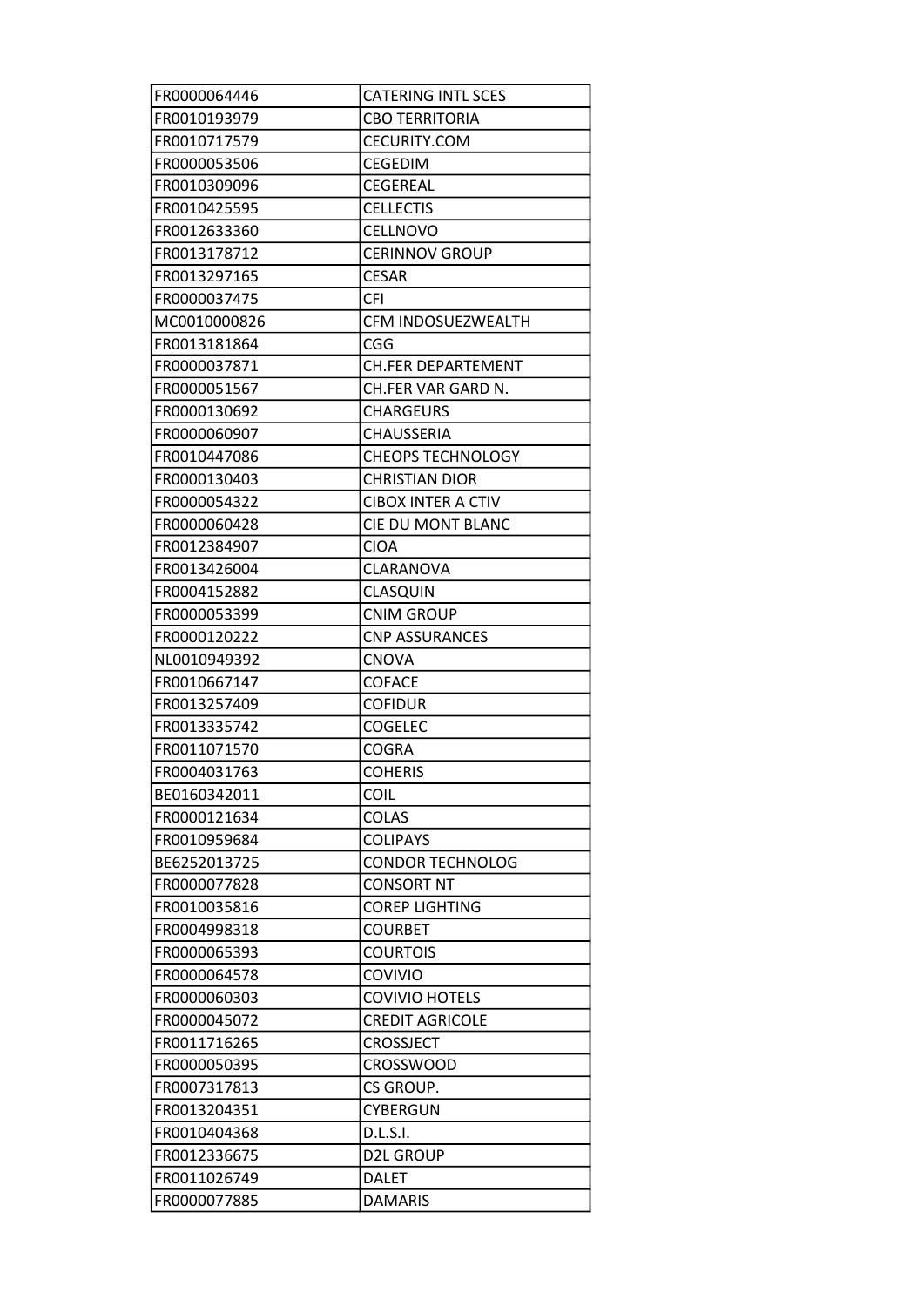| FR0000185423                 | <b>DAMARTEX</b>                          |
|------------------------------|------------------------------------------|
| FR0000120644                 | <b>DANONE</b>                            |
| FR0000121725                 | <b>DASSAULT AVIATION</b>                 |
| FR0000130650                 | DASSAULT SYSTEMES                        |
| FR0013066750                 | <b>DBT</b>                               |
| FR0010417345                 | <b>DBV TECHNOLOGIES</b>                  |
| FR0000052623                 | <b>DEDALUS FRANCE</b>                    |
| FR0010879056                 | <b>DEINOVE</b>                           |
| FR0000054132                 | DELFINGEN                                |
| FR0011522168                 | <b>DELTA DRONE</b>                       |
| FR0013283108                 | <b>DELTA PLUS GROUP</b>                  |
| FR0000053381                 | <b>DERICHEBOURG</b>                      |
| SE0007045380                 | <b>DESIGN YOUR HOME</b>                  |
| FR0000060840                 | <b>DEVERNOIS</b>                         |
| FR0000073793                 | <b>DEVOTEAM</b>                          |
| FR0012202497                 | DIAGNOSTIC MEDICAL                       |
| FR0010377127                 | <b>DIETSWELL</b>                         |
| FR0000035784                 | <b>DIGIGRAM</b>                          |
| FR0010436584                 | <b>DNXCORP</b>                           |
| FR0000065260                 | DOCK.PETR.AMBES AM                       |
| FR0013331212                 | <b>DONTNOD</b>                           |
| FR0000052920                 | <b>DYNAFOND</b>                          |
| LU0881232630                 | <b>DYNEX ENERGY SA</b>                   |
| HK0000038783                 | <b>EASSON HOLDINGS</b>                   |
| FR0010246322                 | <b>EASYVISTA</b>                         |
| FR0007200100                 | <b>EAUX DE ROYAN</b>                     |
| FR0010536185                 | <b>EAVS</b>                              |
| FR0010099515                 | <b>ECA</b>                               |
| DE000A0XYM45                 | <b>ECOLUTIONS</b>                        |
| FR0011490648                 | <b>ECOSLOPS</b>                          |
| FR0010908533                 | <b>EDENRED</b>                           |
| FR0010242511                 |                                          |
|                              |                                          |
|                              | <b>EDF</b>                               |
| FR0000052755                 | <b>EDITIONS DU SIGNE</b>                 |
| FR0010439265                 | <b>EDUNIVERSAL</b>                       |
| FR0010945733                 | <b>EES</b>                               |
| FR0000072373                 | <b>EGIDE</b>                             |
| FR0000130452                 | <b>EIFFAGE</b>                           |
| FR0011466069                 | <b>EKINOPS</b>                           |
| FR0000031023                 | ELEC.STRASBOURG                          |
| FR0000035719                 | ELECT. MADAGASCAR                        |
| FR0011950732                 | <b>ELIOR GROUP</b>                       |
| FR0012435121                 | <b>ELIS</b>                              |
| FR0013356755                 | <b>EMOVA GROUP</b>                       |
| FR0004030708                 | <b>ENCRES DUBUIT</b>                     |
| FR0013330792                 | <b>ENENSYS</b>                           |
| FR0011915339                 | <b>ENERTIME</b>                          |
| FR0010208488                 | <b>ENGIE</b>                             |
| FR0012650166                 | <b>ENGIE EPS</b>                         |
| FR0010424697<br>FR0000045122 | <b>ENTREPARTICULIERS</b><br>ENTREPRENDRE |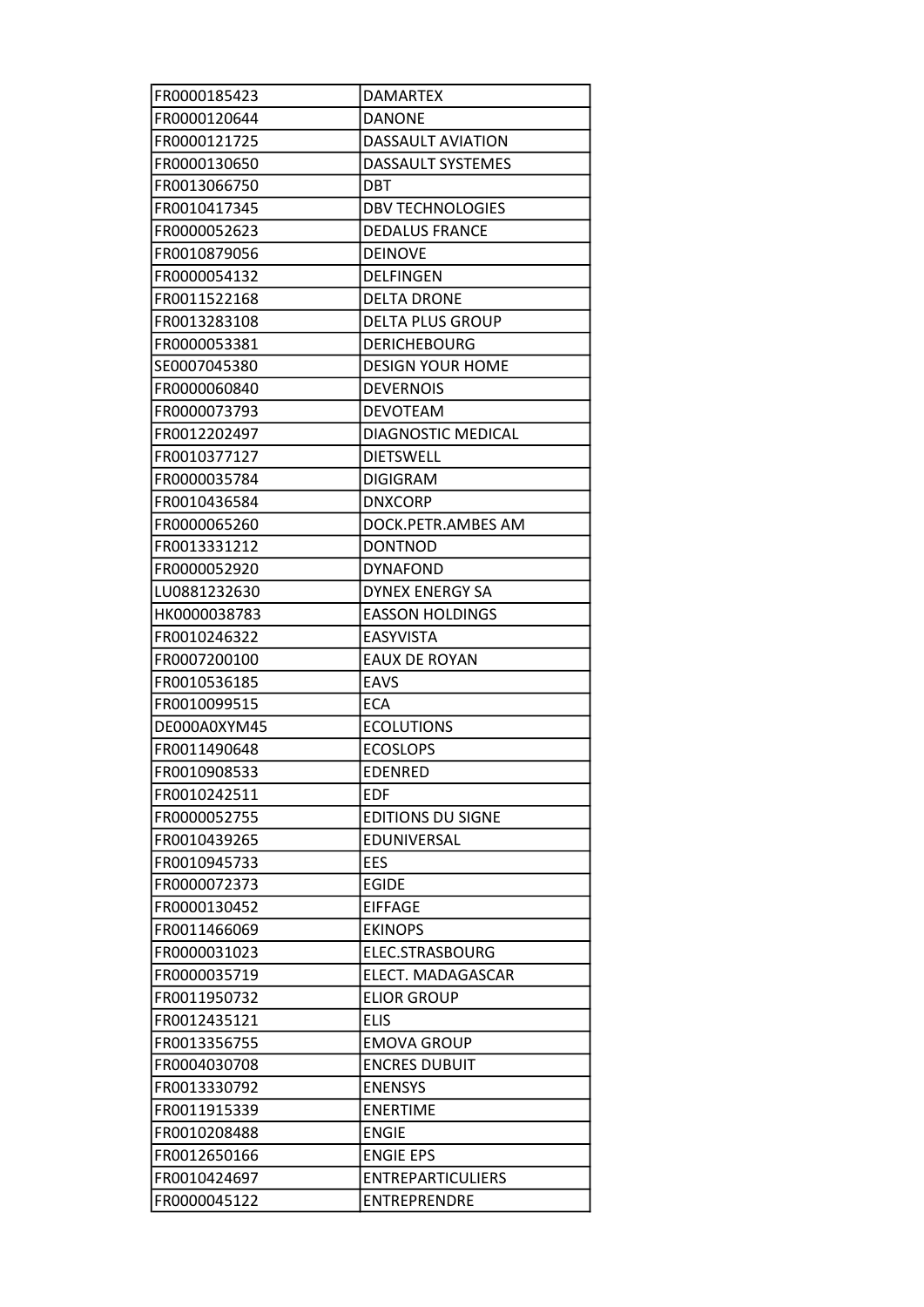| FR0010278762 | <b>ENVEA</b>              |
|--------------|---------------------------|
| FR0010465534 | EO <sub>2</sub>           |
| FR0011191766 | <b>EOS IMAGING</b>        |
| FR0000131757 | <b>ERAMET</b>             |
| FR0011471135 | <b>ERYTECH PHARMA</b>     |
| FR0004110310 | <b>ESI GROUP</b>          |
| FR0000035818 | <b>ESKER</b>              |
| FR0000121667 | <b>ESSILORLUXOTTICA</b>   |
| FR0000120669 | <b>ESSO</b>               |
| FR0000061475 | <b>EURASIA FONC INV</b>   |
| FR0010844001 | <b>EURASIA GROUPE</b>     |
| FR0000121121 | <b>EURAZEO</b>            |
| FR0000054678 | <b>EURO RESSOURCES</b>    |
| FR0013240934 | <b>EUROBIO-SCIENTIFIC</b> |
| FR0013256518 | <b>EUROFINS CEREP</b>     |
| FR0000038259 | <b>EUROFINS SCIENT.</b>   |
| FR0010452474 | <b>EUROGERM</b>           |
| FR0010157115 | <b>EUROLAND CORPORATE</b> |
| FR0000075343 | <b>EUROMEDIS GROUPE</b>   |
| NL0006294274 | <b>EURONEXT</b>           |
| FR0010490920 | <b>EUROPACORP</b>         |
| FR0012789949 | <b>EUROPCAR MOBILITY</b>  |
| FR0000044810 | <b>EUROPLASMA</b>         |
| FR0010221234 | EUTELSAT COMMUNIC.        |
| FR0000044745 | <b>EVERSET</b>            |
|              |                           |
| FR0004166197 | <b>EVOLIS</b>             |
| FR0000064164 | <b>EXACOMPTA CLAIREF.</b> |
| FR0004527638 | <b>EXEL INDUSTRIES</b>    |
| FR0000039026 | <b>EXPLOSIFS PROD.CHI</b> |
| FR0004034593 | <b>FASHION B AIR</b>      |
| FR0000121147 | <b>FAURECIA</b>           |
| FR0000063034 | <b>FAUVET GIREL</b>       |
| FR0000031973 | FAYENC.SARREGUEMI.        |
| FR0012300424 | FD.                       |
| FR0013451333 | <b>FDJ</b>                |
| FR0000062101 | FERM.CAS.MUN.CANNE        |
| FR0011271600 | <b>FERMENTALG</b>         |
| FR0000064784 | <b>FFP</b>                |
| FR0000061418 | FIDUCIAL OFF.SOL.         |
| FR0000060535 | FIDUCIAL REAL EST.        |
| FR0011665280 | <b>FIGEAC AERO</b>        |
| FR0010221069 | <b>FILAE</b>              |
| FR0000062341 | <b>FIN.ETANG BERRE</b>    |
| SN0000033192 | <b>FIN.OUEST AFRICAIN</b> |
| FR0000060824 | <b>FINANCIERE MARJOS</b>  |
| FR0000062234 | <b>FINANCIERE ODET</b>    |
| FR0000035123 | <b>FINATIS</b>            |
| FR0010487272 | <b>FINAXO</b>             |
| FR0000038184 | <b>FIPP</b>               |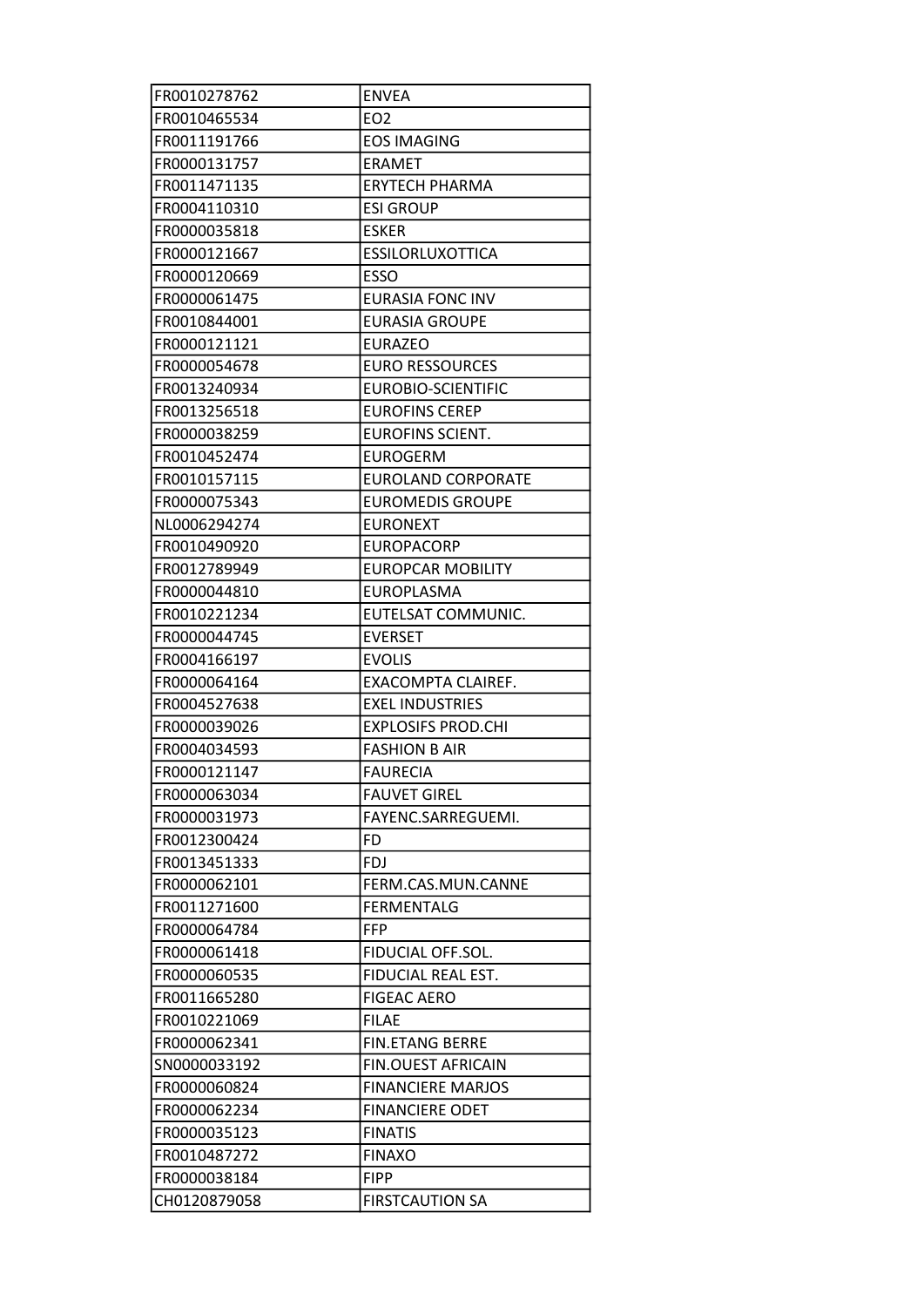| FR0000074759 | <b>FLEURY MICHON</b>      |
|--------------|---------------------------|
| FR0011476928 | <b>FNAC DARTY</b>         |
| FR0012419307 | <b>FOCUS HOME INT</b>     |
| FR0011277391 | <b>FONC. PARIS NORD</b>   |
| FR0000065930 | <b>FONCIERE 7 INVEST</b>  |
| FR0000064362 | <b>FONCIERE ATLAND</b>    |
| FR0000038499 | <b>FONCIERE EURIS</b>     |
| FR0010341032 | <b>FONCIERE INEA</b>      |
| FR0000033409 | <b>FONCIERE LYONNAISE</b> |
| FR0011605617 | <b>FONCIERE VINDI</b>     |
| FR0000053944 | <b>FONCIERE VOLTA</b>     |
| CI0000053161 | <b>FORESTIERE EQUAT.</b>  |
| FR0010485268 | <b>FOUNTAINE PAJOT</b>    |
| FR0013030152 | <b>FRANCAISE ENERGIE</b>  |
| FR0013222346 | <b>FRANCE SOIR GROUPE</b> |
| FR0010823724 | <b>FRANCE TOURISME</b>    |
| FR0004187367 | FREELANCE.COM             |
| FR0010588079 | <b>FREY</b>               |
| FR0000053415 | G.A.I.                    |
| FR0011100759 | GALEO                     |
| FR0000030611 | <b>GALIMMO</b>            |
| FR0000124414 | <b>GASCOGNE</b>           |
| FR0000034894 | <b>GAUMONT</b>            |
| FR0010342329 | <b>GAUSSIN</b>            |
| FR0000053035 | <b>GEA GRENOBL.ELECT.</b> |
| FR0000079634 | <b>GECI INTL</b>          |
| FR0010040865 | <b>GECINA NOM.</b>        |
| FR0010501692 | <b>GENERIX GROUP</b>      |
| CH0308403085 | <b>GENEURO</b>            |
| FR0004163111 | <b>GENFIT</b>             |
| FR0013399474 | <b>GENKYOTEX</b>          |
| FR0011799907 | <b>GENOMIC VISION</b>     |
|              |                           |
| FR0004053510 | <b>GENOWAY</b>            |
| FR0013183985 | <b>GENSIGHT BIOLOGICS</b> |
| PTGVE1AE0009 | <b>GENTLEMENS EQUITY</b>  |
| FR0010533075 | <b>GETLINK SE</b>         |
| FR0000033888 | <b>GEVELOT</b>            |
| FR0000066672 | <b>GL EVENTS</b>          |
| FR0011052257 | <b>GLOBAL BIOENERGIES</b> |
| FR0011289198 | <b>GLOBAL ECOPOWER</b>    |
| FR0011208693 | <b>GOLD BY GOLD</b>       |
| FR0013371507 | <b>GOUR MEDICAL</b>       |
| FR0010214064 | <b>GPE GROUP PIZZORNO</b> |
| FR0013204070 | <b>GPE PAROT (AUTO)</b>   |
| FR0000065971 | <b>GRAINES VOLTZ</b>      |
| FR0013406881 | <b>GRECEMAR</b>           |
| FR0000076960 | <b>GROUPE CARNIVOR</b>    |
| FR0000036675 | <b>GROUPE CRIT</b>        |
| FR0004076891 | <b>GROUPE FLO</b>         |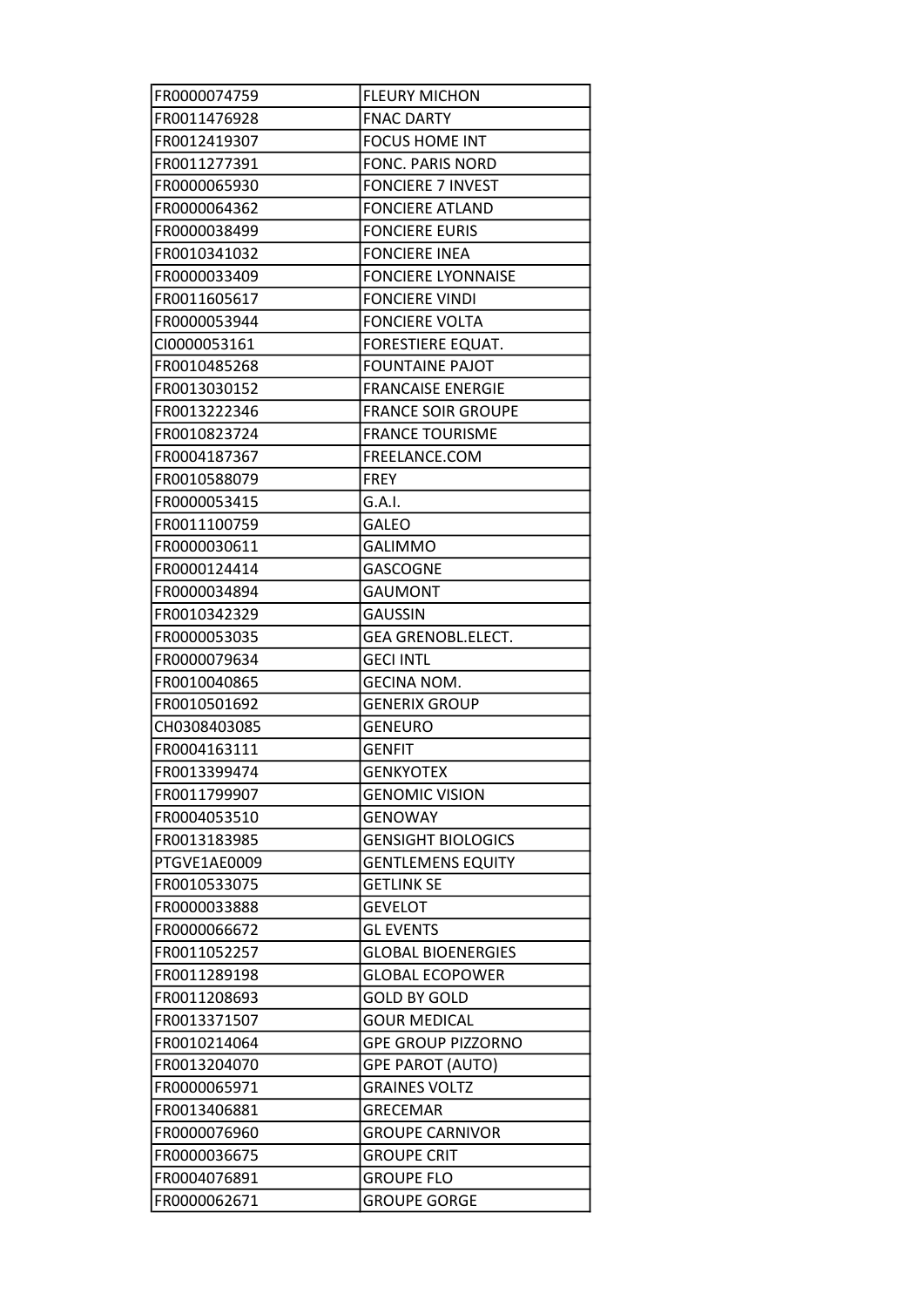| FR0012819381 | <b>GROUPE GUILLIN</b>     |
|--------------|---------------------------|
| FR0004010338 | <b>GROUPE JAJ</b>         |
| FR0000075442 | <b>GROUPE LDLC</b>        |
| FR0004050300 | <b>GROUPE OPEN</b>        |
| FR0012612646 | <b>GROUPE PARTOUCHE</b>   |
| FR0010529719 | <b>GROUPE PLUS-VALUES</b> |
| FR0004155000 | <b>GROUPE SFPI</b>        |
| FR0013429404 | <b>GROUPE TERA</b>        |
| FR0013297488 | <b>GROUPIMO</b>           |
| FR0011726835 | GTT                       |
| LU1840650458 | <b>GUANDAO PUER INVES</b> |
| FR0000032526 | <b>GUERBET</b>            |
| FR0000066722 | <b>GUILLEMOT</b>          |
| FR0010207795 | <b>HARVEST</b>            |
| FR0000066755 | <b>HAULOTTE GROUP</b>     |
| FR0013251584 | <b>HEALTH</b>             |
| FR0000066540 | <b>HERIGE</b>             |
| FR0000052292 | <b>HERMES INTL</b>        |
| FR0004159473 | <b>HEXAOM</b>             |
| FR0000038531 | HF                        |
| FR0000054231 | HIGH CO                   |
| FR0000077562 | <b>HIOLLE INDUSTRIES</b>  |
| FR0012821916 | <b>HIPAY GROUP</b>        |
| FR0010396309 | <b>HITECHPROS</b>         |
| DE000A11Q133 | HК                        |
| FR0000051302 | <b>HOCHE BAINS L.BAIN</b> |
| FR0013451044 | <b>HOFFMANN</b>           |
| FR0012336691 | <b>HOME CONCEPT</b>       |
| FR0010312181 | <b>HOPENING</b>           |
| FR0000065278 | <b>HOPSCOTCH GROUPE</b>   |
| FR0013219367 | HORIZONTALSOFTWARE        |
| FR0006226791 | HOT.MAJESTIC CANNE        |
| FR0000053738 | <b>HOTELIM</b>            |
| FR0004165801 | <b>HOTELS DE PARIS</b>    |
| FR0006563904 | HOTL.IMMOB.NICE           |
| FR0004153930 | <b>HYBRIGENICS</b>        |
| FR0000064735 | <b>HYDRAULIQUE PB</b>     |
| FR0005843125 | HYDRO-EXPLOIT.            |
| FR0011511971 | <b>I.CERAM</b>            |
| FR0005854700 | 125                       |
| FR0000035081 | <b>ICADE</b>              |
| FR0010929125 | <b>ID LOGISTICS GROUP</b> |
| FR0000051393 | IDI                       |
| FR0000079691 | <b>IDS</b>                |
| FR0000062184 | <b>IDSUD</b>              |
| FR0000030827 | IGE + XAO                 |
| FR0004035913 | <b>ILIAD</b>              |
| FR0010086371 | <b>IMALLIANCE</b>         |
| FR0000120859 | <b>IMERYS</b>             |
| FR0006859039 | IMM.PARIS.PERLE           |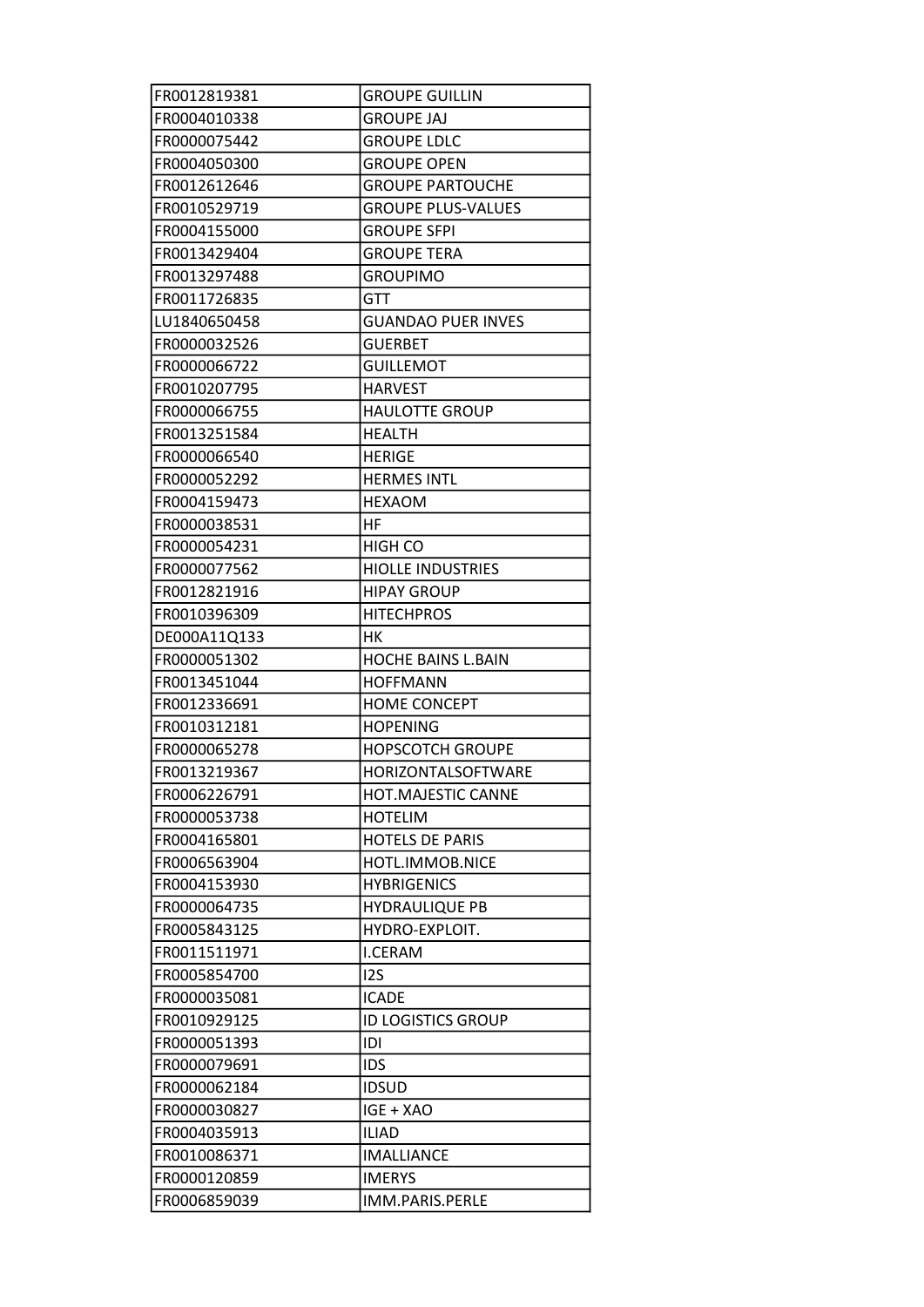| FR0013060100                 | <b>IMMERSION</b>          |
|------------------------------|---------------------------|
| FR0000033243                 | IMMOB.DASSAULT            |
| FR0013470168                 | <b>IMPLANET</b>           |
| FR0000065773                 | <b>IMPRIMERIE CHIRAT</b>  |
| FR0000066219                 | INDLE FIN.ENTREPR.        |
| FR0011158823                 | <b>INFOCLIP</b>           |
| FR0000071797                 | <b>INFOTEL</b>            |
| FR0000125346                 | <b>INGENICO GROUP</b>     |
| FR0010331421                 | <b>INNATE PHARMA</b>      |
| FR0000064297                 | <b>INNELEC MULTIMEDIA</b> |
| IT0005391161                 | <b>INNOVATIVE RFK SPA</b> |
| FR0000060451                 | <b>INSTALLUX</b>          |
| FR0010908723                 | INTEGRAGEN                |
| FR0004024222                 | <b>INTERPARFUMS</b>       |
| FR0000064958                 | <b>INTEXA</b>             |
| FR0011179886                 | <b>INTRASENSE</b>         |
| FR0013233012                 | <b>INVENTIVA</b>          |
| BE0974299316                 | <b>INVIBES ADVERTSING</b> |
| BE6200101556                 | <b>IOC HOLDING</b>        |
| ES0105417002                 | <b>IPOSA PROPERTIES</b>   |
| FR0010259150                 | <b>IPSEN</b>              |
| FR0000073298                 | <b>IPSOS</b>              |
| FR0000072597                 | <b>IT LINK</b>            |
| IT0005336521                 | <b>ITALY INNOVAZIONI</b>  |
| FR0004026151                 | <b>ITESOFT</b>            |
| FR0010082305                 | <b>IVALIS</b>             |
| FR0012872141                 | <b>JACQUES BOGART</b>     |
| FR0000033904                 | <b>JACQUET METAL SCE</b>  |
| FR0000077919                 | JC DECAUX SA.             |
| FR0010680033                 | <b>JSA TECHNOLOGY</b>     |
| FR0010722819                 | <b>KALRAY</b>             |
| FR0004007813                 | <b>KAUFMAN ET BROAD</b>   |
| FR0000121485                 | <b>KERING</b>             |
| FR0013156007                 | <b>KERLINK</b>            |
| FR0004029411                 | <b>KEYRUS</b>             |
| FR0013374667                 | <b>KKO INTERNATIONAL</b>  |
| FR0000121964                 | <b>KLEPIERRE</b>          |
| GB00B19RTX44                 | <b>KLIMVEST</b>           |
| FR0010386334                 | <b>KORIAN</b>             |
| FR0004152700                 | <b>KRIEF GROUP</b>        |
|                              | KUMULUS VAPE              |
| FR0013419876<br>FR0000039638 | LA FONCIERE VERTE         |
|                              |                           |
| NL0012191662                 | LA PERLA FASHION          |
| FR0000066607                 | <b>LACROIX SA</b>         |
| FR0000035263                 | LAFUMA                    |
| FR0000130213                 | LAGARDERE S.C.A.          |
| FR0004027068                 | LANSON-BCC                |
| FR0000032278                 | LATECOERE                 |
| FR0006864484                 | LAURENT-PERRIER           |
| FR0013204336                 | LDC                       |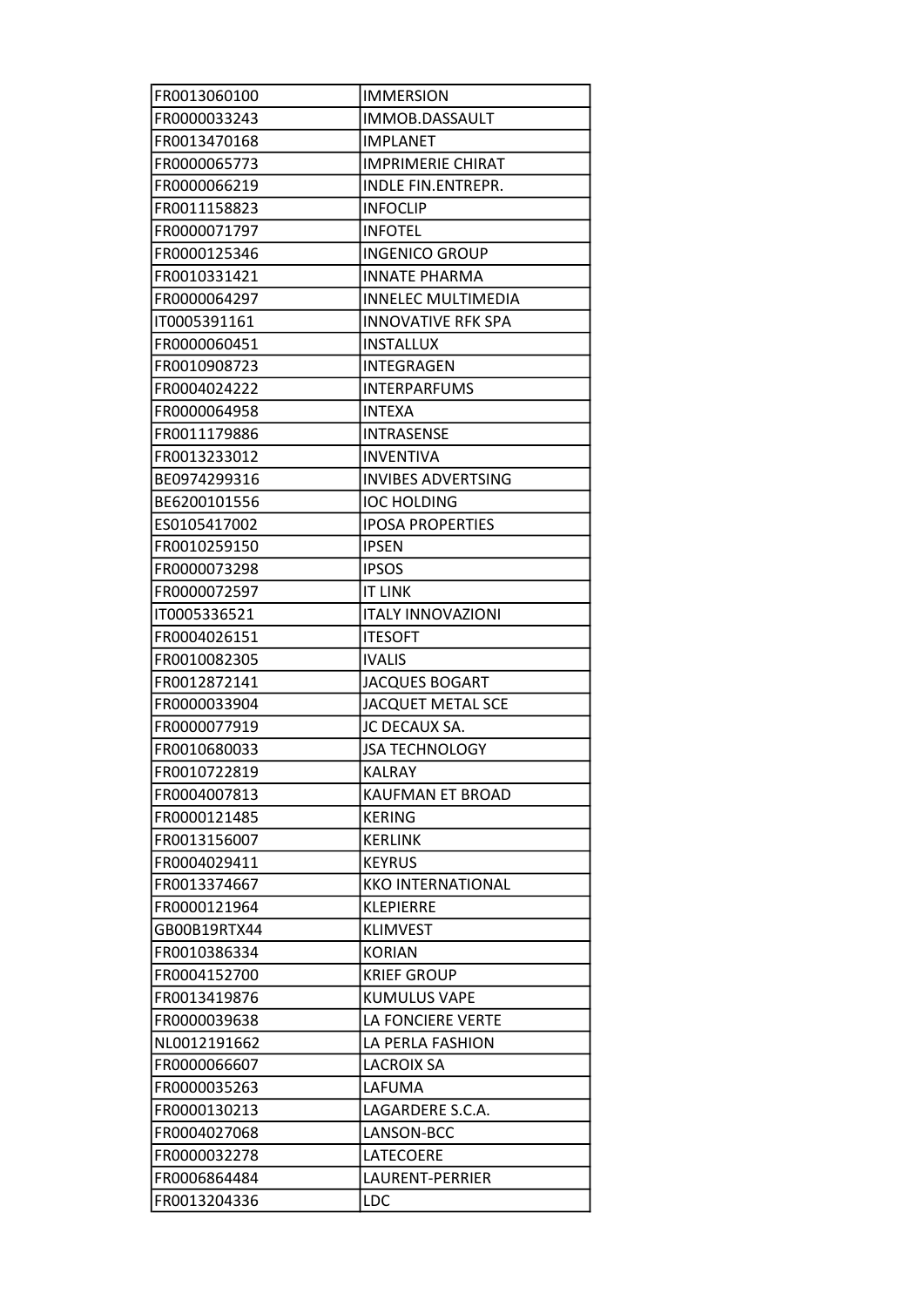| FR0000075673 | LE TANNEUR                |
|--------------|---------------------------|
| FR0000121295 | <b>LEBON</b>              |
| FR0000065484 | <b>LECTRA</b>             |
| FR0010307819 | LEGRAND                   |
| FR0007080254 | LES HOTELS BAVEREZ        |
| FR0000033599 | LEXIBOOK LINGUIST.        |
| FR0004156297 | <b>LINEDATA SERVICES</b>  |
| FR0000050353 | <b>LISI</b>               |
| FR0004170017 | <b>LNA SANTE</b>          |
| FR0004155208 | <b>LOCASYSTEM INTL</b>    |
| FR0000044943 | <b>LOGIC INSTRUMENT</b>   |
| ES0105333001 | <b>LOGIS CONFORT</b>      |
| FR0006205019 | <b>LOMBARD ET MEDOT</b>   |
| FR0000120321 | L'OREAL                   |
| FR0011884378 | <b>LUCIBEL</b>            |
| FR0000038242 | <b>LUMIBIRD</b>           |
| BE6201089735 | LV4S                      |
| FR0000121014 | <b>LVMH</b>               |
| FR0013233475 | <b>LYSOGENE</b>           |
| FR0000060196 | M.R.M                     |
| FR0013270626 | M2I                       |
| FR0010328302 | <b>MADE</b>               |
| FR0010812230 | <b>MADVERTISE</b>         |
| FR0010827741 | MAGILLEM                  |
| IE00BJYS1G50 | MAINSTAY MEDICAL          |
| FR0000061657 | <b>MAIS.ANTOINE BAUD</b>  |
| FR0011092089 | <b>MAISON CLIO BLUE</b>   |
| FR0010515742 | MAISONS D'AUJOURD'HUI     |
| FR0013153541 | <b>MAISONS DU MONDE</b>   |
| FR0000072993 | <b>MAKHEIA GROUP</b>      |
| FR0000030074 | MALTERIES FCO-BEL.        |
| FR0000038606 | <b>MANITOU BF</b>         |
| FR0000032302 | <b>MANUTAN INTL</b>       |
| ES0105447009 | MAQ ADMON. URBANAS        |
| FR0013400835 | <b>MARE NOSTRUM</b>       |
| FR0004155687 | <b>MASTRAD</b>            |
| FR0010609263 | <b>MAUNA KEA TECH</b>     |
| FR0000051070 | <b>MAUREL ET PROM</b>     |
| FR0000060873 | <b>MBWS</b>               |
| FR0011742329 | <b>MCPHY ENERGY</b>       |
| FR0000061244 | MECELEC COMPOSITES        |
| FR0000064404 | MEDIA 6                   |
| IT0005324105 | <b>MEDIA LAB</b>          |
| IT0005380438 | <b>MEDIA MAKER</b>        |
| FR0011049824 | <b>MEDIANTECHNOLOGIES</b> |
| FR0013247137 | <b>MEDIAWAN</b>           |
| FR0004178572 | MEDICREA INTERNAT.        |
| FR0004065605 | <b>MEDINCELL</b>          |
| IT0004844848 | MEDIOCREDITO EUROP        |
| FR0010298620 | <b>MEMSCAP REGPT</b>      |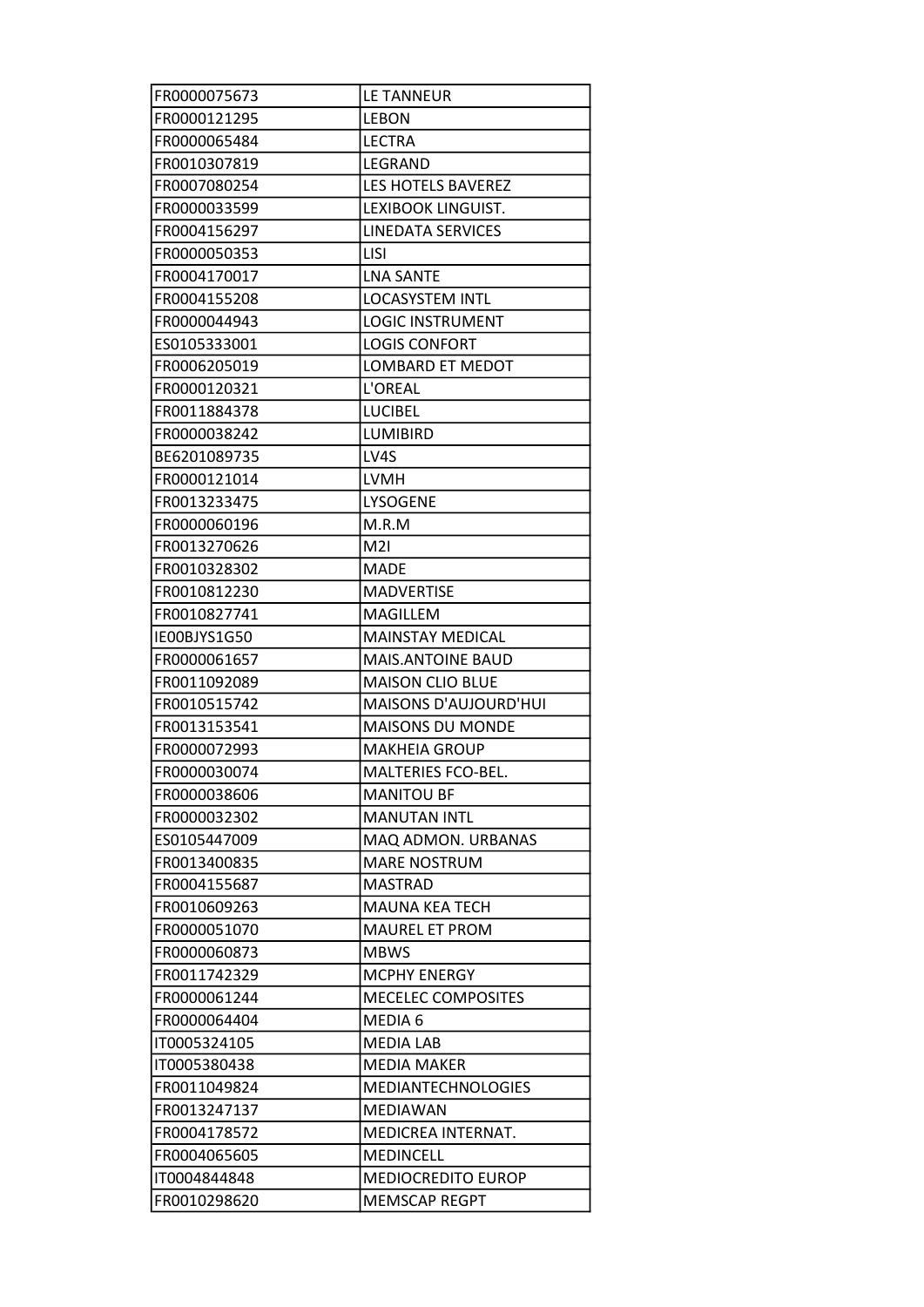| FR0010241638 | <b>MERCIALYS</b>          |
|--------------|---------------------------|
| FR0000039620 | <b>MERSEN</b>             |
| FR0004177046 | <b>METABOLIC EXPLORER</b> |
| FR0010492181 | <b>METALLIANCE</b>        |
| FR0011217710 | <b>METHANOR</b>           |
| IT0004615396 | <b>METHORIOS CAPITAL</b>  |
| BE0974328602 | <b>METRICS IN BALANCE</b> |
| FR0000053225 | <b>METROPOLE TV</b>       |
| FR0010204453 | MG INTERNATIONAL          |
| FR0010353888 | <b>MGI DIGITAL GRAPHI</b> |
| FR0000121261 | <b>MICHELIN</b>           |
| FR0000077570 | <b>MICROPOLE</b>          |
| GB00BF553726 | <b>MICROSKIN</b>          |
| FR0004058949 | <b>MICROWAVE VISION</b>   |
| FR0010500363 | <b>MIGUET ET ASSOCIES</b> |
| FR0013053535 | <b>MILIBOO</b>            |
| FR0004172450 | <b>MINT</b>               |
| FR0013268067 | <b>MLD</b>                |
| FR0011584549 | <b>MND</b>                |
| FR0000076986 | MONCEY (FIN.) NOM.        |
| FR0010882886 | <b>MONFINANCIER</b>       |
| FR0011033083 | <b>MOULINVEST</b>         |
| FR0004034320 | <b>MR BRICOLAGE</b>       |
| ES0105412003 | MRE-III.P-5.SOCIMI        |
| FR0010518936 | <b>MTD FINANCE</b>        |
| FR0012990968 | <b>MULANN</b>             |
| FR0013230067 | <b>MULTIMICROCLOUD</b>    |
| FR0013462231 | <b>MUNIC</b>              |
| FR0000037970 | <b>MUSEE GREVIN</b>       |
| IT0005119109 | <b>MYBEST GROUP</b>       |
| FR0013482791 | <b>NACON</b>              |
| FR0011341205 | <b>NANOBIOTIX</b>         |
| FR0000120685 | <b>NATIXIS</b>            |
| FR0013344223 | <b>NATURE ET LOGIS</b>    |
| FR0013018041 | <b>NAVYA</b>              |
| FR0004157543 | NEOCOM MULTIMEDIA         |
| FR0011675362 | <b>NEOEN</b>              |
| FR0011636083 | <b>NEOLIFE</b>            |
| FR0004032746 | <b>NEOVACS</b>            |
| FR0004154060 | <b>NETGEM</b>             |
| FR0004050250 | <b>NEURONES</b>           |
| FR0010358507 | <b>NEWSINVEST</b>         |
| FR0000044448 | <b>NEXANS</b>             |
| FR0010112524 | <b>NEXITY</b>             |
| FR0004171346 | <b>NEXTEDIA</b>           |
| FR0012789386 | <b>NEXTSTAGE</b>          |
| FR0013018124 | <b>NICOX</b>              |
| FR0010397232 | <b>NOVACYT</b>            |
| FR0000185464 | NOVATECH IND.             |
| NL0012044762 | <b>NOXXON</b>             |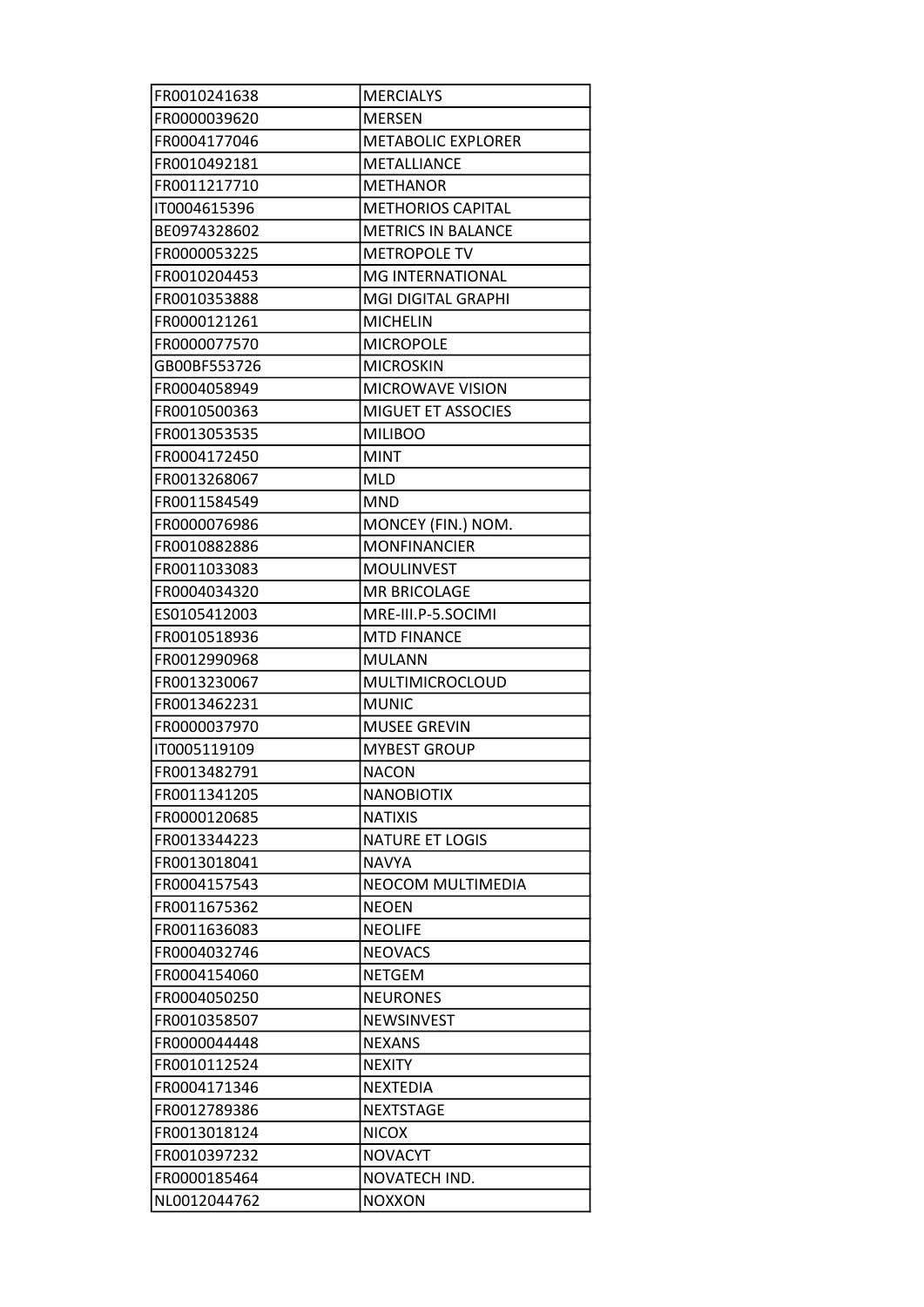| FR0000121691 | <b>NRJ GROUP</b>       |
|--------------|------------------------|
| FR0000064529 | <b>NSC GROUPE</b>      |
| FR0004065639 | <b>NSE</b>             |
| FR0010231860 | 021                    |
| FR0010330613 | <b>OBER</b>            |
| FR0013310281 | <b>OCTOPUS ROBOTS</b>  |
| FR0000052680 | <b>OENEO</b>           |
| FR0010428771 | OL GROUPE              |
| FR0010176115 | <b>OLMIX</b>           |
| FR0011766229 | ONCODESIGN             |
| FR0013266772 | <b>ONE EXPERIENCE</b>  |
| FR0004174712 | <b>ONLINEFORMAPRO</b>  |
| FR0010095596 | <b>ONXEO</b>           |
| FR0000133308 | <b>ORANGE</b>          |
| FR0000075392 | ORAPI                  |
| FR0013190410 | ORCHESTRA-PREMAMAN     |
| FR0013318052 | ORDISSIMO              |
| FR0010609206 | OREGE                  |
| FR0000184798 | <b>ORPEA</b>           |
| FR0012127173 | <b>OSE IMMUNO</b>      |
| FR0013231180 | <b>OSMOZIS</b>         |
| FR0013328184 | <b>OXATIS</b>          |
| FR0000077992 | PACTE NOVATION         |
| FR0013318813 | PARAGON ID             |
| FR0010263202 | <b>PAREF</b>           |
| FR0000185928 | <b>PARFEX</b>          |
| FR0004038263 | <b>PARROT</b>          |
| FR0006823092 | PART.INDLES MINI.      |
| NL0012650535 | PARX MATERIALS NV      |
| FR0000038465 | <b>PASSAT</b>          |
| FR0011027135 | PATRIMOINE ET COMM     |
| FR0013479730 | <b>PAULIC MEUNERIE</b> |
| FR0000053514 | <b>PCAS</b>            |
| FR0000120693 | <b>PERNOD RICARD</b>   |
| FR0000061459 | PERRIER (GERARD)       |
| FR0000121501 | <b>PEUGEOT</b>         |
| FR0012882389 | PHARMAGEST INTER.      |
| BE0974302342 | PHARMASIMPLE           |
| FR0011191287 | <b>PHARNEXT</b>        |
| FR0000185480 | PHONE WEB              |
| BE0948608451 | PHOTONIKE CAPITAL      |
| FR0000073041 | PIERRE VACANCES        |
| FR0000061608 | PISCINES DESJOYAUX     |
| FR0011950641 | PIXIUM VISION          |
| FR0000030769 | PLACOPLATRE            |
| FR0010211037 | PLANET MEDIA           |
| FR0010785790 | PLANT ADVANCED         |
| FR0013252186 | PLAST.VAL LOIRE        |
| FR0000124570 | PLASTIC OMNIUM         |
| FR0000066441 | POUJOULAT              |
|              |                        |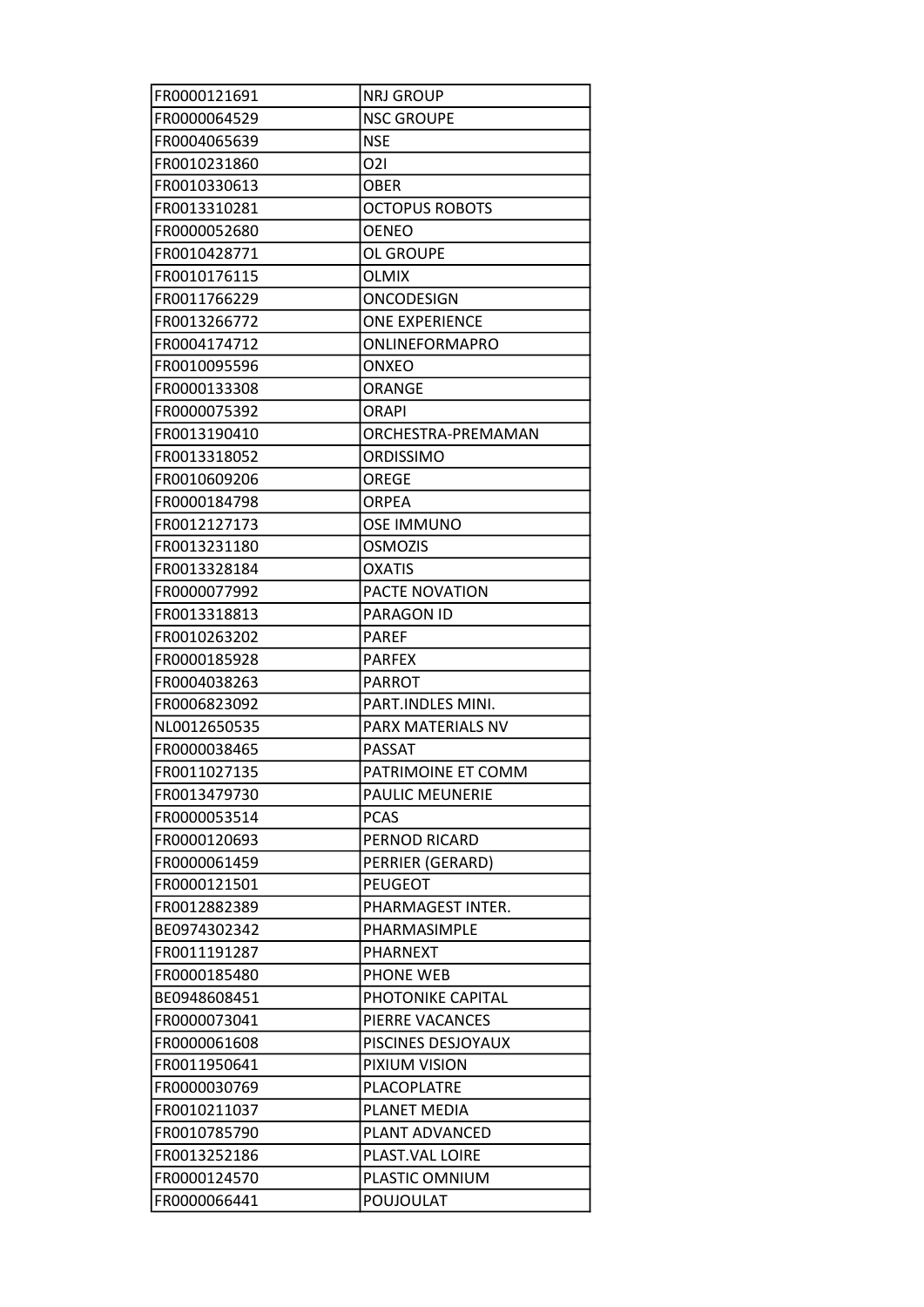| FR0013015583 | POULAILLON                 |
|--------------|----------------------------|
| FR0012432516 | <b>POXEL</b>               |
| FR0000060832 | <b>PRECIA</b>              |
| FR0010169920 | <b>PREDILIFE</b>           |
| CY0104972217 | <b>PRIMECITY</b>           |
| FR0004044600 | PRISMAFLEX INTL            |
| FR0004052561 | PROACTIS SA                |
| FR0010313486 | <b>PRODWARE</b>            |
| FR0012613610 | <b>PRODWAYS</b>            |
| FR0010380626 | <b>PROLOGUE</b>            |
| FR0000061376 | PROP.IMMEUBLES             |
| CA74375L1058 | PROVENTURE GOLD            |
| FR0000060329 | <b>PSB INDUSTRIES</b>      |
| FR0000130577 | <b>PUBLICIS GROUPE SA</b>  |
| FR0000120560 | <b>QUADIENT</b>            |
| ES0105118006 | <b>QUADPACK</b>            |
| FR0011648971 | <b>QUANTUM GENOMICS</b>    |
| FR0010889386 | <b>QWAMPLIFY</b>           |
| FR0000060618 | <b>RALLYE</b>              |
| FR0000044471 | <b>RAMSAY GEN SANTE</b>    |
| FR0012395457 | <b>RAPIDO PRET</b>         |
| FR0011858190 | <b>REALITES</b>            |
| FR0000120388 | RECYLEX S.A.               |
| FR0000130395 | <b>REMY COINTREAU</b>      |
| FR0000131906 | RENAULT                    |
| FR0000077232 | REVIVAL EXPANSION          |
| FR0010820274 | REWORLD MEDIA              |
| FR0010451203 | <b>REXEL</b>               |
| FR0000075954 | <b>RIBER</b>               |
| FR0000039091 | <b>ROBERTET</b>            |
| FR0013344173 | ROCHE BOBOIS               |
| FR0010523167 | <b>ROCTOOL</b>             |
| FR0000031684 | <b>ROTHSCHILD &amp; CO</b> |
| FR0000037640 | ROUGIER S.A.               |
| FR0000035750 | ROUSSELET CENTRIF.         |
| FR0013269123 | <b>RUBIS</b>               |
| FR0000121709 | S.E.B.                     |
| FR0013467123 | <b>SAFE ORTHOPAEDICS</b>   |
| FR0000073272 | SAFRAN                     |
| IT0004013725 | SAFWOOD                    |
| FR0000125007 | <b>SAINT GOBAIN</b>        |
| FR0000060121 | <b>SAINT JEAN GROUPE</b>   |
| FR0000060071 | SAMSE                      |
| FR0000120578 | <b>SANOFI</b>              |
| FR0010776617 | SAPMER                     |
| FR0013154002 | <b>SARTORIUS STED BIO</b>  |
| FR0000120107 | <b>SAVENCIA</b>            |
| FR0013155975 | <b>SAVONNERIE NYONS</b>    |
| FR0004175222 | <b>SBT</b>                 |
| CH0220529603 | <b>SCANDINAVIAN HOUSE</b>  |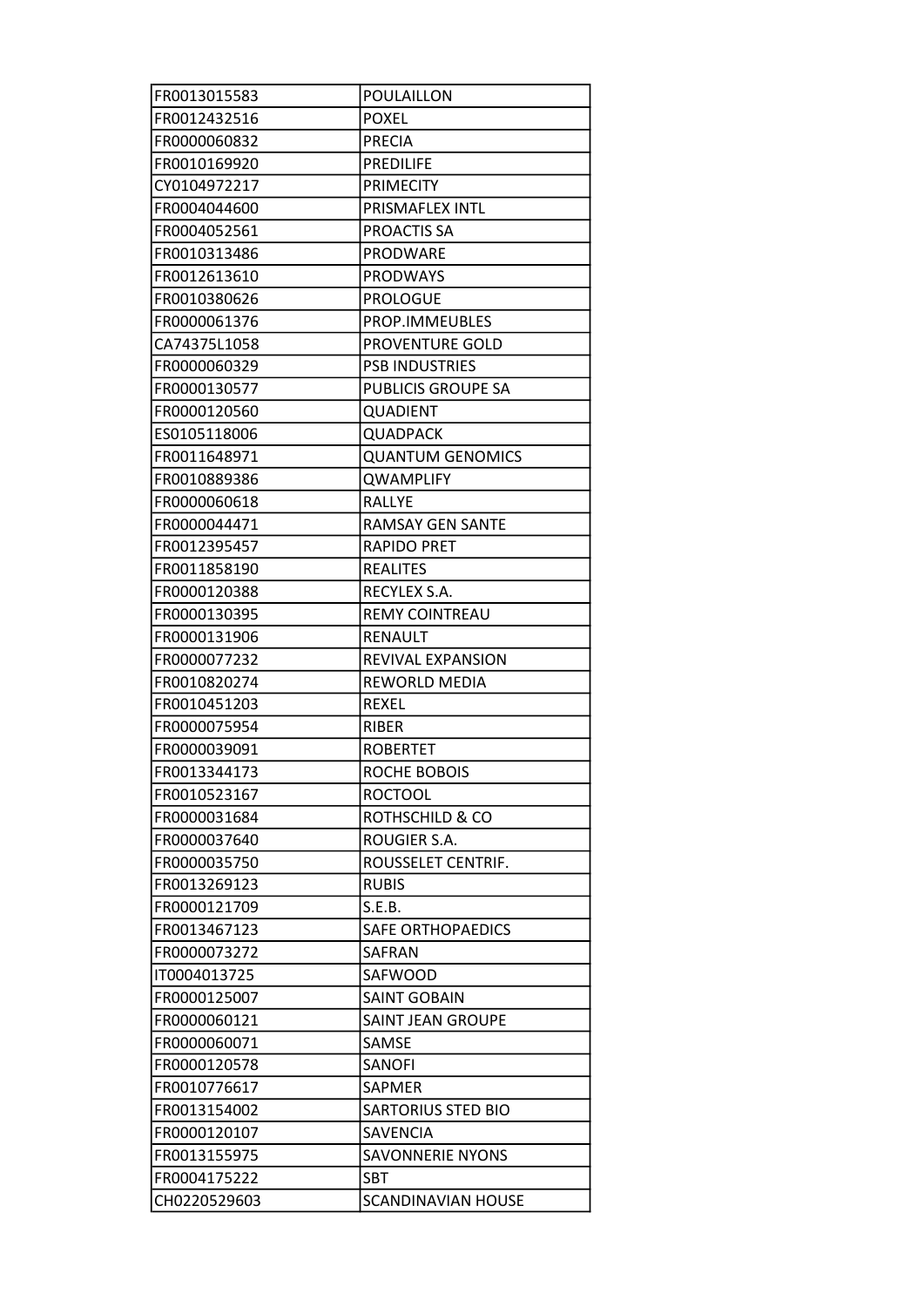| FR0006239109 | <b>SCBSM</b>              |
|--------------|---------------------------|
| FR0010972091 | <b>SCEMI</b>              |
| FR0000121972 | <b>SCHNEIDER ELECTRIC</b> |
| FR0010961920 | <b>SCHOBRUNN PARIS</b>    |
| FR0010411983 | <b>SCOR SE</b>            |
| FR0000039109 | SECHE ENVIRONNEM.         |
| FR0000065492 | <b>SELCODIS</b>           |
| FR0004175842 | SELECTIRENTE              |
| IT0005072811 | SEMPLICEMENTE SpA         |
| FR0012596468 | <b>SENSORION</b>          |
| NL0010623518 | SEQUA PETROLEUM NV        |
| FR0011950682 | <b>SERGEFERRARI GROUP</b> |
| FR0000073728 | <b>SERMA GROUP</b>        |
| FR0010282822 | <b>SES IMAGOTAG</b>       |
| FR0013006558 | <b>SHOWROOMPRIVE</b>      |
| FR0010202606 | SIDETRADE                 |
| FR0000060790 | <b>SIGNAUX GIROD</b>      |
| FR0000074122 | SII                       |
| FR0010679365 | <b>SILC</b>               |
| FR0010518605 | <b>SILKAN RT</b>          |
| CI0000000832 | SIMAT                     |
| FR0004038818 | SIMO INTERNATIONAL        |
| IT0005072167 | <b>SINTESI SpA</b>        |
| FR0011131788 | SMALTO                    |
| FR0013214145 | <b>SMCP</b>               |
|              |                           |
| FR0004016699 | <b>SMTPC</b>              |
| FR0010209809 | <b>SOC FRANC CASINOS</b>  |
| FR0000130809 | <b>SOCIETE GENERALE</b>   |
| FR0000121220 | SODEXO                    |
| FR0000072563 | <b>SODIFRANCE</b>         |
| FR0000078321 | SODITECH                  |
| FR0000038804 | <b>SOFIBUS PATRIMOINE</b> |
| FR0000030140 | <b>SOFRAGI</b>            |
| FR0000065864 | <b>SOGECLAIR</b>          |
| FR0013227113 | <b>SOITEC</b>             |
| FR0012938884 | SOLOCAL GROUP             |
| FR0013379484 | SOLUTIONS 30 SE           |
| FR0013199916 | <b>SOMFY SA</b>           |
| FR0000050809 | SOPRA STERIA GROUP        |
| FR0000054371 | <b>SPEED RABBIT PIZZA</b> |
| FR0012757854 | SPIE                      |
| FR0011464452 | SPINEGUARD                |
| FR0011398874 | SPINEWAY                  |
| FR0000131732 | <b>SPIR COMMUNICATION</b> |
| FR0011289040 | SQLI                      |
| FR0000054199 | <b>ST DUPONT</b>          |
| FR0013063559 | <b>STEAM FRANCE</b>       |
| FR0000064271 | <b>STEF</b>               |
| FR0010949404 | <b>STENTYS</b>            |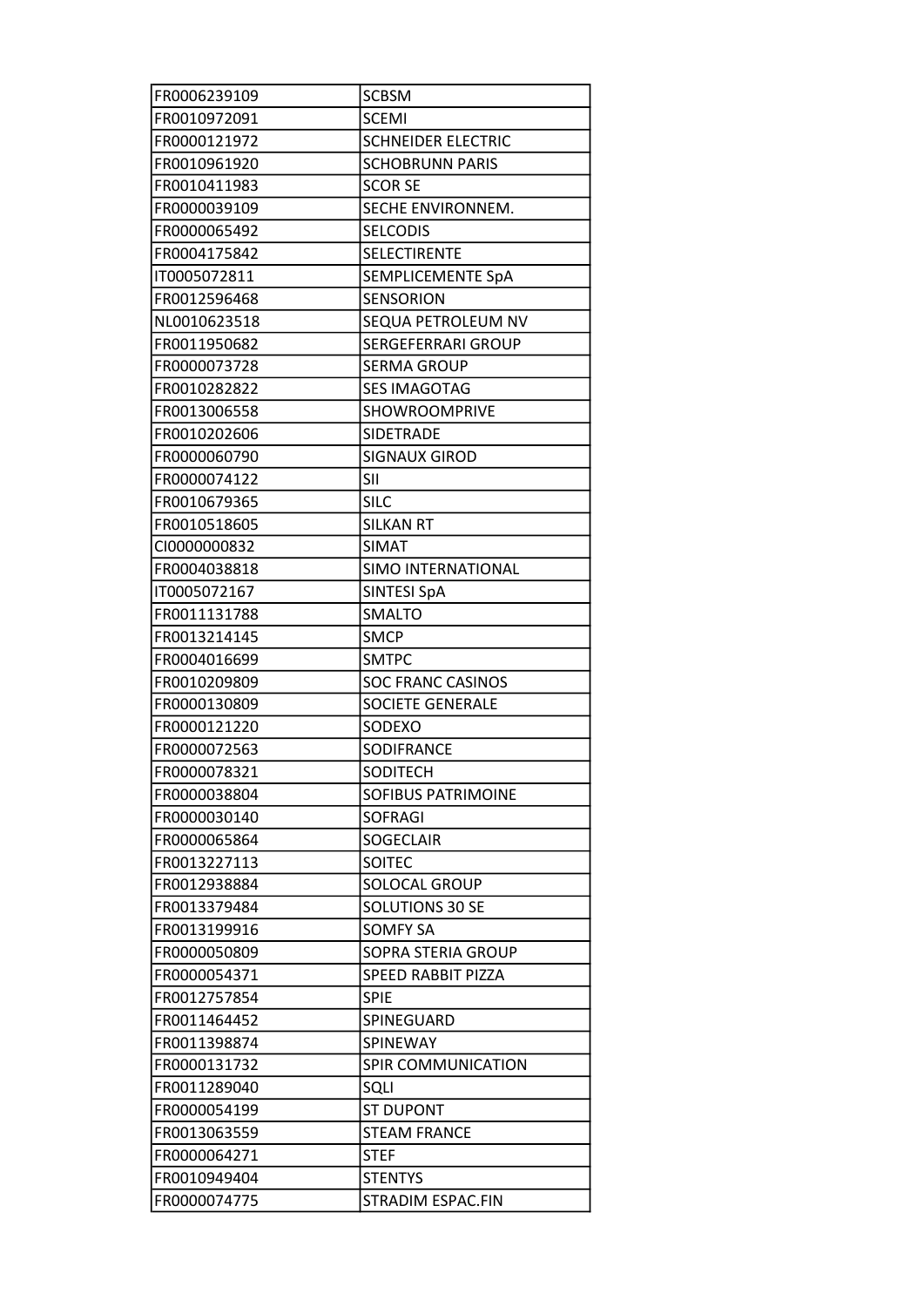| FR0010528059 | <b>STREAMWIDE</b>         |
|--------------|---------------------------|
| FR0000063976 | <b>STREIT MECANIQUE</b>   |
| FR0010613471 | <b>SUEZ</b>               |
| GB00B8GJBS16 | <b>SUMO RESOURCES PLC</b> |
| FR0010526814 | <b>SUPERSONIC IMAGINE</b> |
| FR0004180578 | <b>SWORD GROUP</b>        |
| FR0000032658 | <b>SYNERGIE</b>           |
| FR0004188670 | <b>TARKETT</b>            |
| FR0000063307 | <b>TAYNINH</b>            |
| FR0000033466 | <b>TEAM</b>               |
| FR0010918292 | <b>TECHNICOLOR</b>        |
| GB00BDSFG982 | <b>TECHNIPFMC</b>         |
| FR0000051807 | TELEPERFORMANCE           |
| CH0008175645 | <b>TELEVERBIER</b>        |
| FR0011076595 | <b>TELEVISTA</b>          |
| FR0004529147 | <b>TESSI</b>              |
| FR0000054900 | TF1                       |
| FR0013295789 | <b>TFF GROUP</b>          |
| FR0000121329 | <b>THALES</b>             |
| FR0011053636 | THE BLOCKCHAIN GP         |
| FR0010120402 | <b>THERACLION</b>         |
| FR0004197747 | THERADIAG                 |
| FR0013286259 | <b>THERANEXUS</b>         |
| FR0013333432 | <b>THERMADOR GROUPE</b>   |
| FR0013230612 | <b>TIKEHAU CAPITAL</b>    |
|              |                           |
| FR0000066482 | <b>TIPIAK</b>             |
| FR0000060949 | <b>TIVOLY</b>             |
| LU0394945660 | <b>TOOLUX SANDING</b>     |
| FR0011668821 | TOQUEBLANCHEMONDE         |
| FR0000120271 | <b>TOTAL</b>              |
| GA0000121459 | <b>TOTAL GABON</b>        |
| FR0000033003 | <b>TOUAX</b>              |
| FR0000036816 | <b>TOUR EIFFEL</b>        |
| FR0010621722 | <b>TOUTABO</b>            |
| FR0011040690 | <b>TPSH</b>               |
| FR0000031866 | <b>TRAMWAYS DE ROUEN</b>  |
| FR0005175080 | <b>TRANSGENE</b>          |
| FR0005691656 | <b>TRIGANO</b>            |
| FR0010397901 | <b>TRILOGIQ</b>           |
| FR0000031106 | <b>TROC ILE</b>           |
| FR0000076481 | <b>TROIS CHENES</b>       |
| FR0004175099 | <b>TRONICS</b>            |
| FR0010383877 | <b>TTI</b>                |
| FR0010654087 | <b>TXCOM</b>              |
| FR0000079147 | U10 CORP                  |
| FR0000054470 | <b>UBISOFT ENTERTAIN</b>  |
| FR0011070457 | <b>UCAR</b>               |
| FR0011776889 | <b>UMALIS GROUP</b>       |
| FR0013263878 | <b>UMANIS</b>             |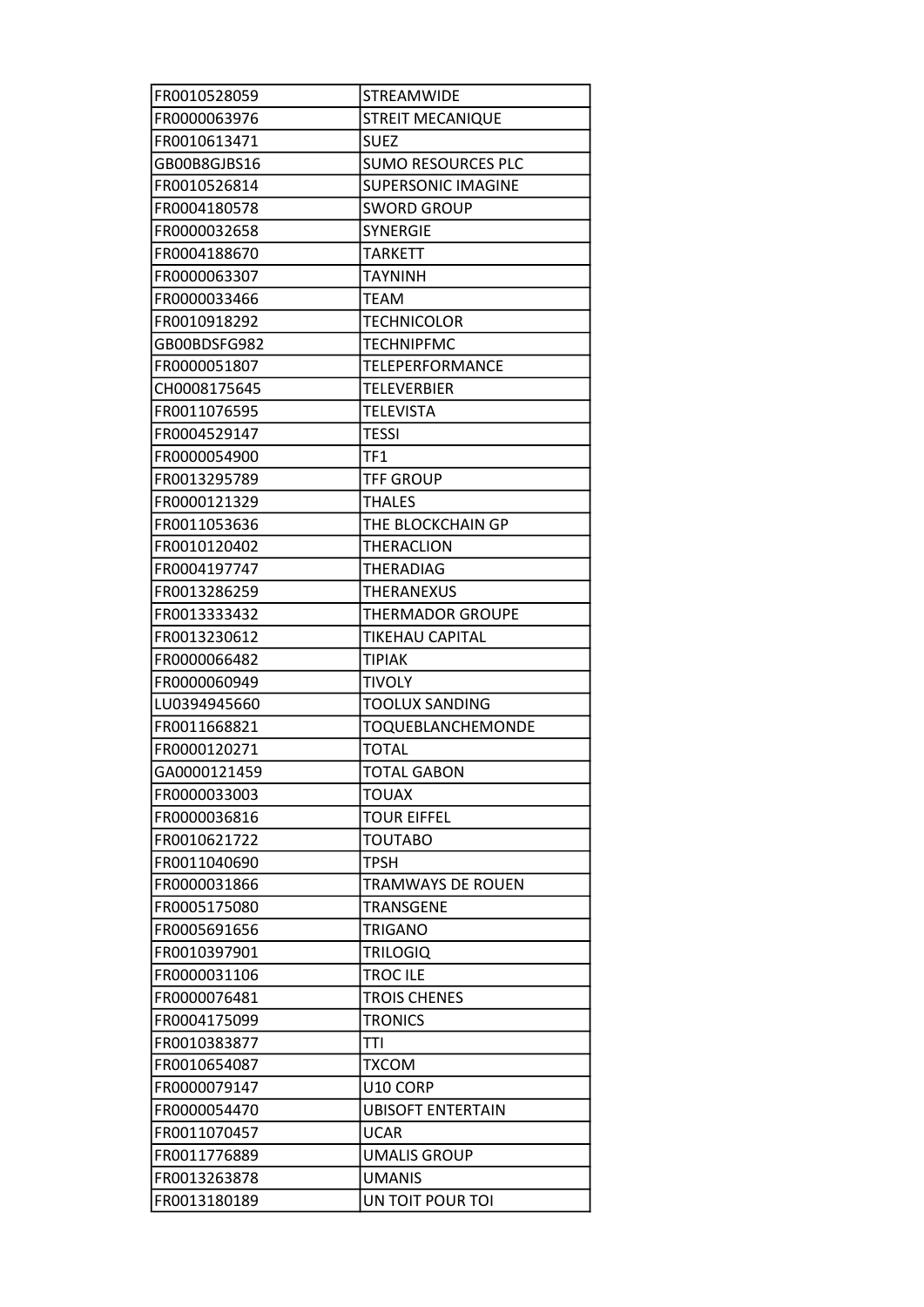| FR0005783503 | UNI.METALG.HT-SEI.        |
|--------------|---------------------------|
| FR0000054215 | UNIBEL                    |
| FR0000034548 | <b>UNION FIN.FRANCE</b>   |
| FR0000074197 | UNION TECH.INFOR.         |
| FR0012709160 | <b>UNITI</b>              |
| FR0010337865 | <b>UPERGY</b>             |
| FR0011898584 | <b>UV GERMI</b>           |
| FR0013254851 | <b>VALBIOTIS</b>          |
| FR0013176526 | VALEO                     |
| FR0000120354 | VALLOUREC                 |
| FR0004056851 | VALNEVA                   |
| FR0012833770 | <b>VALONEO</b>            |
| FR0010766667 | <b>VENTE UNIQUE.COM</b>   |
| FR0000124141 | <b>VEOLIA ENVIRON.</b>    |
| FR0013447729 | VERALLIA                  |
| FR0004155240 | <b>VERGNET</b>            |
| FR0010291245 | <b>VERIMATRIX</b>         |
| FR0000062465 | <b>VERNEUIL FINANCE</b>   |
| FR0006174496 | <b>VERNEY CARRON</b>      |
| FR0004186856 | VETOQUINOL                |
| FR0010326090 | <b>VIALIFE</b>            |
| FR0000031775 | <b>VICAT</b>              |
| FR0000066680 | <b>VIDELIO</b>            |
| FR0000050049 | <b>VIEL ET COMPAGNIE</b>  |
| FR0000052516 | <b>VILMORIN &amp; CIE</b> |
|              |                           |
| FR0000125486 | <b>VINCI</b>              |
| FR0000031577 | <b>VIRBAC</b>             |
| FR0004029478 | <b>VISIATIV</b>           |
| FR0010033480 | <b>VISIO NERF</b>         |
| FR0000065765 | <b>VISIODENT</b>          |
| FR0011067669 | <b>VISIOMED GROUP</b>     |
| FR0000127771 | <b>VIVENDI</b>            |
| FR0011532225 | VOGO                      |
| FR0011995588 | <b>VOLTALIA</b>           |
| FR0004183960 | <b>VOLUNTIS</b>           |
| FR0004045847 | <b>VOYAGEURS DU MONDE</b> |
| FR0000062796 | <b>VRANKEN-POMMERY</b>    |
| FR0010131409 | <b>WALLIX</b>             |
| FR0013357621 | <b>WAVESTONE</b>          |
| FR0013079092 | <b>WE.CONNECT</b>         |
| FR0010688465 | <b>WEACCESS GROUP</b>     |
| FR0010688440 | <b>WEDIA</b>              |
| FR0000121204 | WENDEL                    |
| FR0010768770 | <b>WEYA</b>               |
| ES0105399002 | <b>WHITENI R CAJAL</b>    |
| FR0013143872 | <b>WITBE</b>              |
| FR0011981968 | <b>WORLDLINE</b>          |
| BE0974310428 | X-FAB                     |
| FR0004034072 | <b>XILAM ANIMATION</b>    |